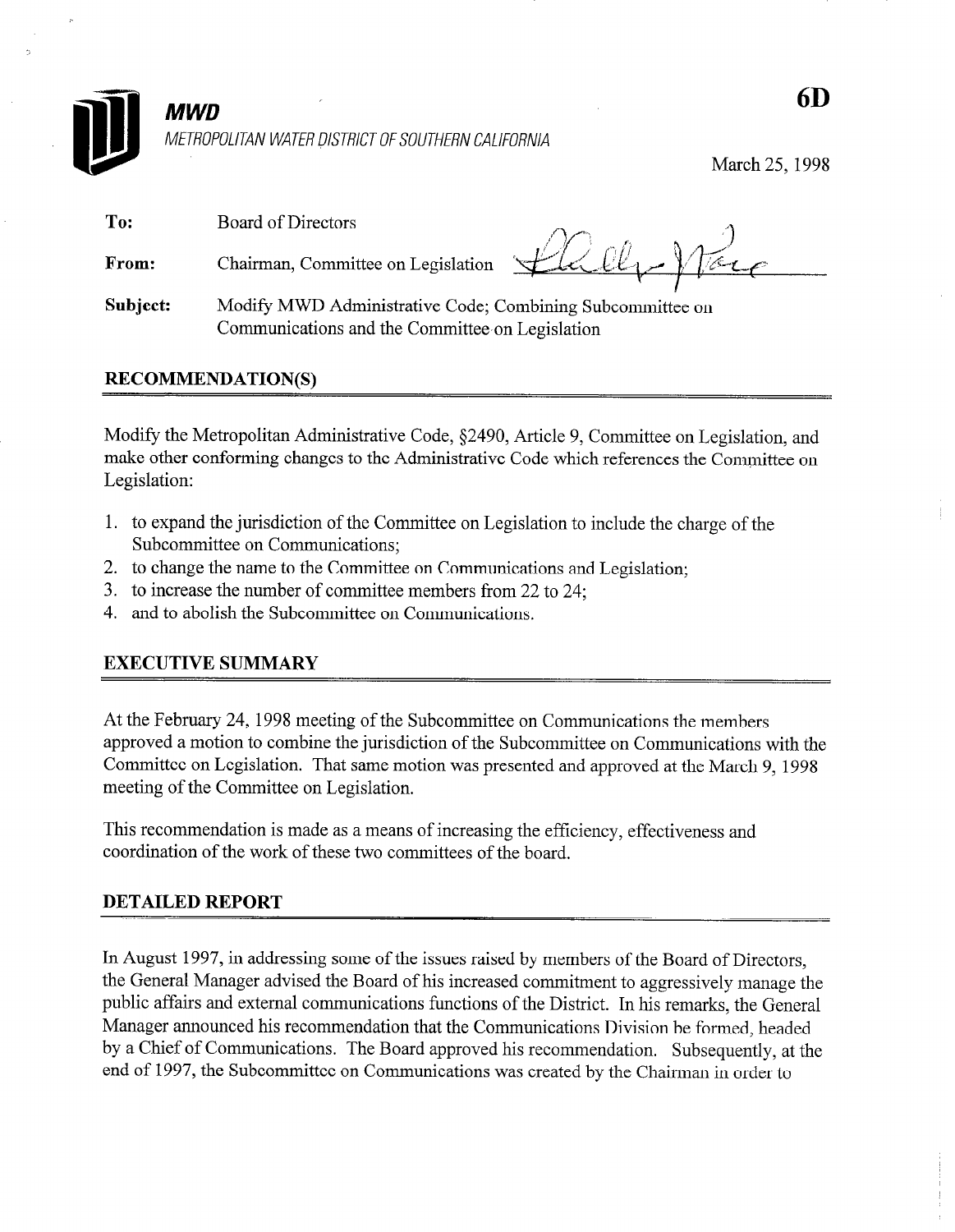# Board of Directors **-2-** All the March 25, 1998

provide direction and guidance to the issues, focus and emphasis of this new Division. The Subcommittee reports to the Committee on Legislation.

At the February 24,1998 meeting, pursuant to the Metropolitan Administrative Code, the Subcommittee adopted a charge, describing the areas and subjects of jurisdiction over which the Subcommittee would act. The Committee on Legislation on March 9, 1998, approved the Subcommittee's charge. The charge states: "To provide direction to the Communications Division to ensure pro-active, timely messages, which reflect board policies, and Metropolitan programs and activities to the member agencies and the general public."

Also at the February 24, 1998 meeting of the Subcommittee on Communications and the March 9, 1998 meeting of the Committee on Legislation the committees approved a motion to add the charge of the Subcommittee on Communications to the jurisdiction of the Committee on Legislation; change the name of the standing committee to the Committee on Communications and Legislation; and to eliminate the Subcommittee on Communications. As a result of combining the two committees, the membership will increase to 24.

These actions taken by the subcommittee and standing committee reflect the success of the work of the Subcommittee to identify the Board's oversight of the District's communications functions and provide guidance and direction to the Communications Division during its organizational development process. With those matters completed, the two committees recognized the benefits of efficiency and coordination to be realized in combining their work and oversight efforts.

Therefore, it is recommended that the MWD Administrative Code be amended to reflect these changes. The changes to the Administrative Code are shown in the attachment A by strike out and underlining. Attachment B shows the final changes.

ADD:mjl

Attachment(s)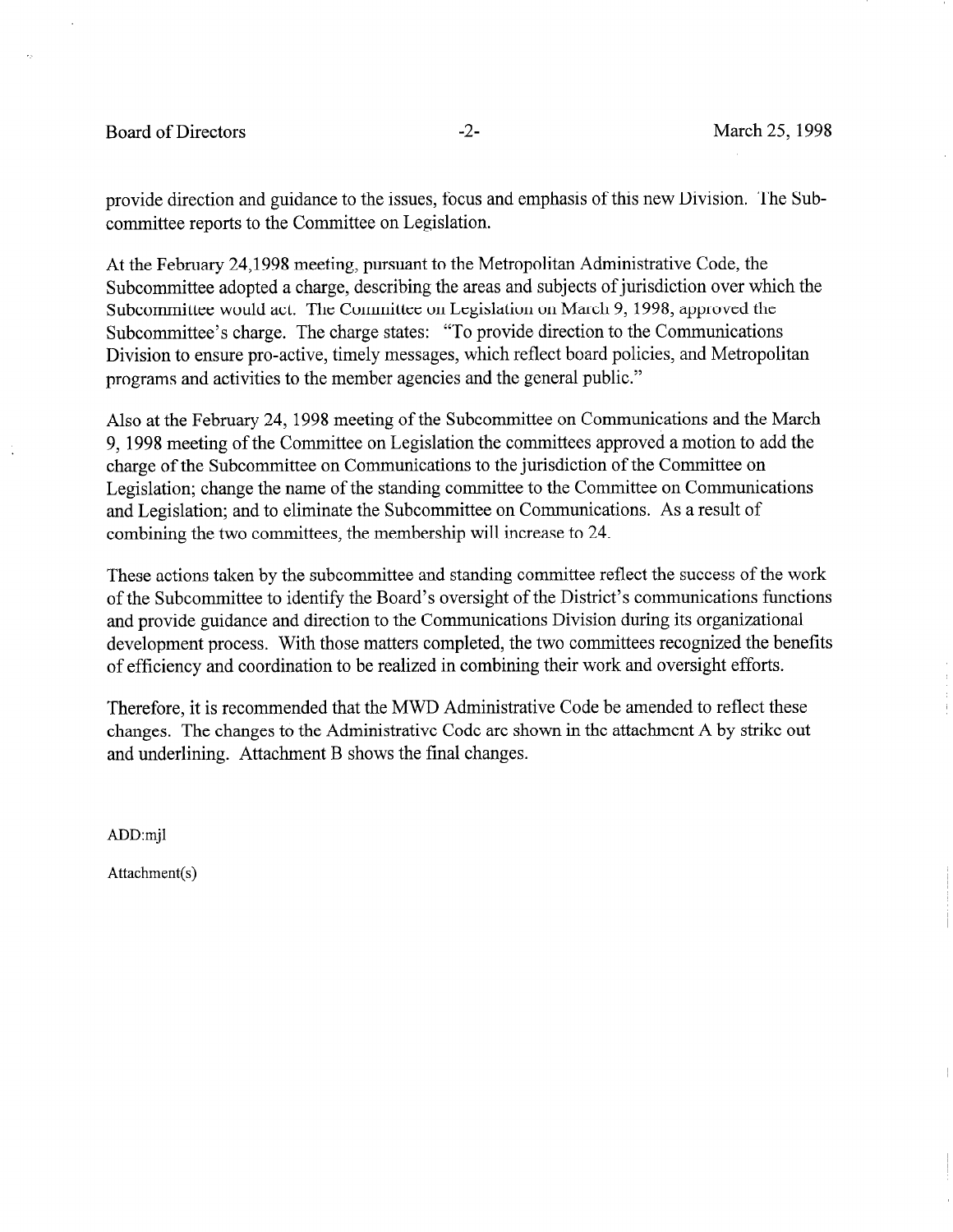Attachment A to Board Letter 6D Communications Division March 25,1998 Page 1 of 2

# Article 1

#### **GENERAL**

# § 2401. Officers and Members of Standing Committees.

(a) Members, Chair, and Vice Chair of standing committees with the exception of the Executive Committee shall be appointed subject to the approval of the Executive Committee and the Board on the basis that each director, with the exception of the Chair of the Board, serve on at least one, but not more than three, standing committees, in addition to the Executive Committee. Such appointment shall be made by the Chair of the Board unless a new Chair-elect has been selected by the Board to take office on the next January 1, in which event appointment of Chair and Vice-Chair of standing committees shall be made by the Chair-elect. No standing committee, except the Committee on Communications and Legislation, shall have more than 21 members. The Committee on Communications and Legislation may have 22 24.

#### Article 9

#### COMMITTEE ON COMMUNICATIONS AND LEGISLATION

 $\frac{1}{2}$   $\frac{1}{2}$   $\frac{1}{2}$   $\frac{1}{2}$   $\frac{1}{2}$   $\frac{1}{2}$   $\frac{1}{2}$   $\frac{1}{2}$   $\frac{1}{2}$   $\frac{1}{2}$   $\frac{1}{2}$   $\frac{1}{2}$   $\frac{1}{2}$   $\frac{1}{2}$   $\frac{1}{2}$   $\frac{1}{2}$   $\frac{1}{2}$   $\frac{1}{2}$   $\frac{1}{2}$   $\frac{1}{2}$   $\frac{1}{2}$   $\frac{1}{2}$  S 2470. The regular meetings or the <del>Legislative</del> commutee on <u>communications</u> Legislation shall be held on the Tuesday on which regular Board meetings are held beginning at 8:00 am.

The Legislative Committee on Communications and Legislation shall study, advise and make recommendations to the Board with regard to, and in the following manner:

(a) Review and make recommendations based upon presentations of the General Manager regarding proposals for State and Federal legislation, or amendments thereto, that may affect the District, and coordinate such review with other Committees of the Board:

(b) Review staff and Board members' recommendations for positions on such legislation;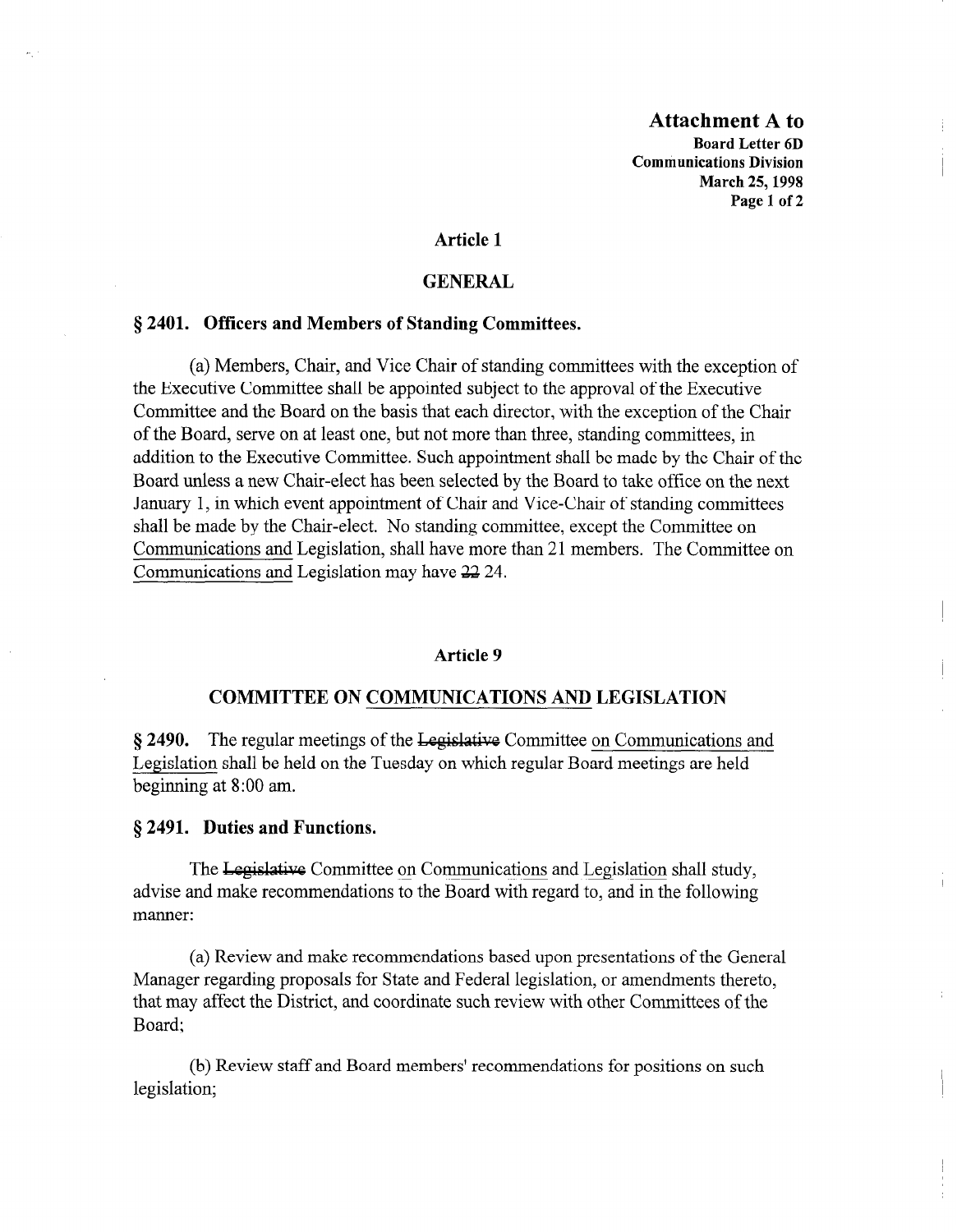# Attachment A

Board Letter 6D Communications Division March 25,199s Page 2 of 2

(c) Consider the need for new legislation as identified by members of the Board or the General Manager;

 $\lambda$ 

(d) Coordinate with the General Manager opportunities for members of the Board to assist in efforts to inform members of the Legislature or the Congress with regard to proposed legislation;

(e) Review the effectiveness of legislative advocacy efforts by staff and members of the Board; and

(f) Review the effectiveness of Metropolitan's public affairs, government affairs and external communications efforts,; and

(g) Provide direction to the Communications Division to ensure pro-active, timely messages, which reflect Board policies, and Metropolitan programs and activities to the member agencies and the general public.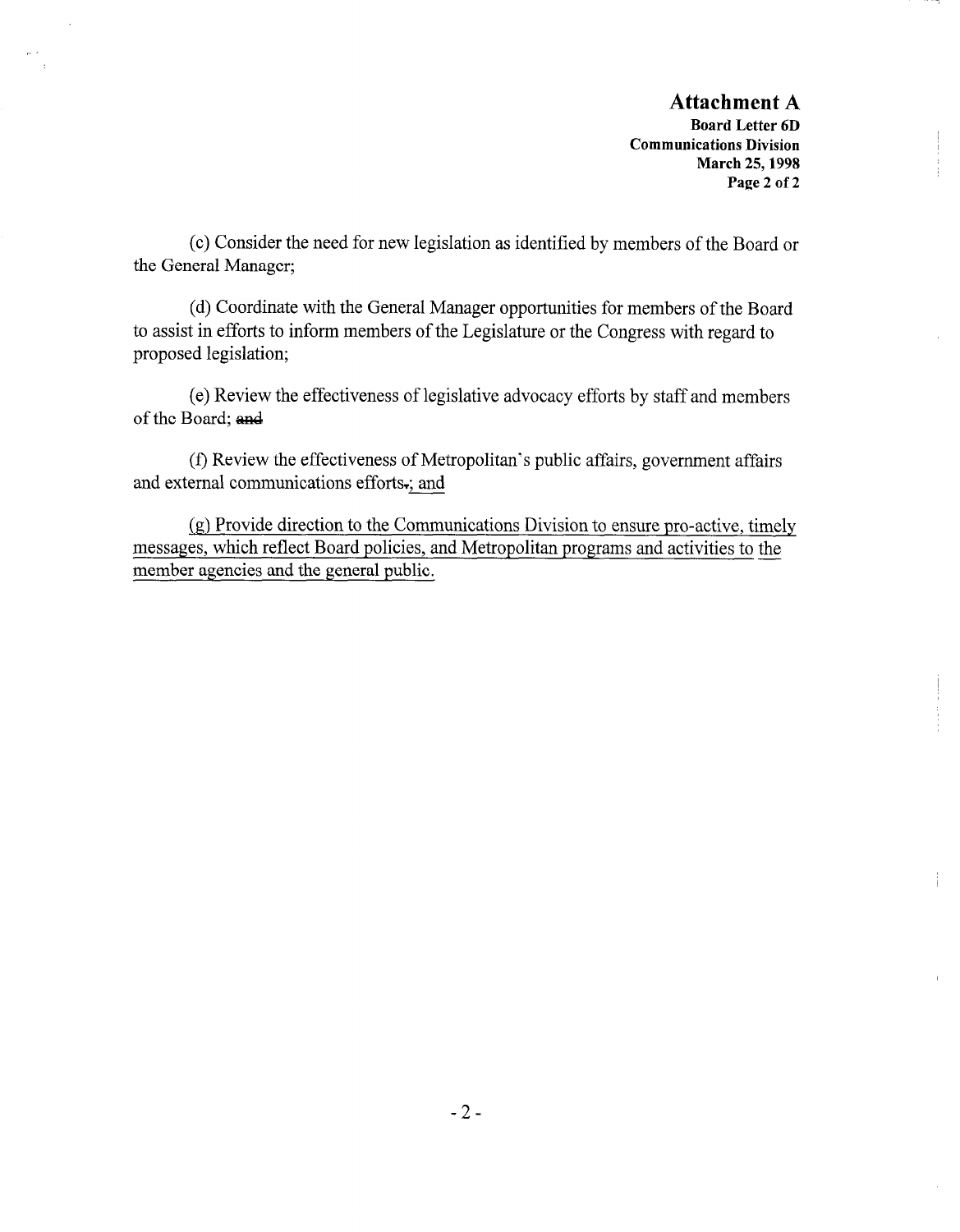# Attachment B

Board Letter 6D Communications Division March 25,1998 Page 1 of 2

# Article 1

# GENERAL

# 6 2401. Officers and Members of Standing Committees.

(a) Members, Chair, and Vice Chair of standing committees with the exception of the Executive Committee shall be appointed subject to the approval of the Executive Committee and the Board on the basis that each director, with the exception of the Chair of the Board, serve on at least one, but not more than three, standing committees, in addition to the Executive Committee. Such appointment shall be made by the Chair of the Board unless a new Chair-elect has been selected by the Board to take office on the next January 1, in which event appointment of Chair and Vice-Chair of standing committees shall be made by the Chair-elect. No standing committee, except the Committee on Communications and Legislation, shall have more than 21 members. The Committee on Communications and Legislation may have 24.

#### Article 9

### COMMITTEE ON COMMUNICATIONS AND LEGISLATION

5 2490. The regular meetings of the Committee on Communications and Legislation s **above** the regular meetings of the commuted on communications and Legislatic shall be held on the Tuesday on which regular Board meetings are held beginning at 8:00 am.

# ij 2491. Duties and Functions.

The Committee on Communications and Legislation shall study, advise and make recommendations to the Board with regard to, and in the following manner:

(a) Review and make recommendations based upon presentations of the General Manager regarding proposals for State and Federal legislation, or amendments thereto, that may affect the District, and coordinate such review with other Committees of the Board:

(b) Review staff and Board members' recommendations for positions on such legislation;

(c) Consider the need for new legislation as identified by members of the Board or the General Manager;